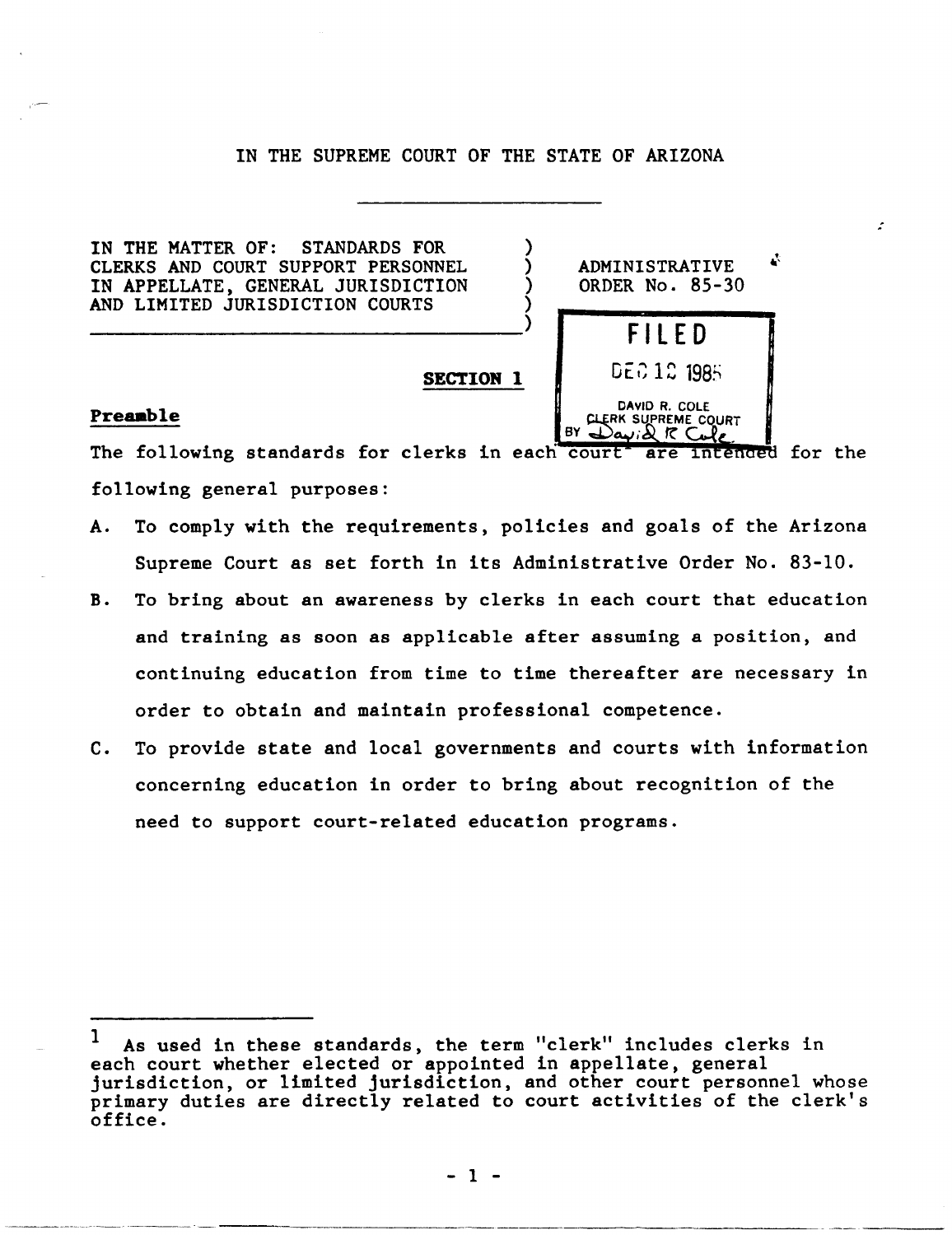## Responsibilities

- A. The State of Arizona through the Arizona Supreme Court, and with county and city funds, should make funding available for clerks in each court to attend educational programs.
- B. Clerks in each court should obtain and maintain professional competence through court-related education programs.

#### SECTION 3

# Curriculua - General Standards

- A. Court-related education should address the areas of:
	- 1. Proficiency, competency and performance.
- B. Court-related education and training programs should:
	- 1. Impart knowledge and understanding of the Arizona judiciary and the legal process.
	- 2. Increase the understanding of the responsibilities of the position and the impact on the judicial process.
- C. Court-related education and training programs should include:
	- 1. Orientation as soon as practicable.
	- 2. Attendance at regional seminars for clerks of each court.
	- 3. Advanced and specialized programs, if available and appropriate.
	- 4. Independent learning opportunities including procedure manuals, bulletins, video and audio tapes, and computer technology.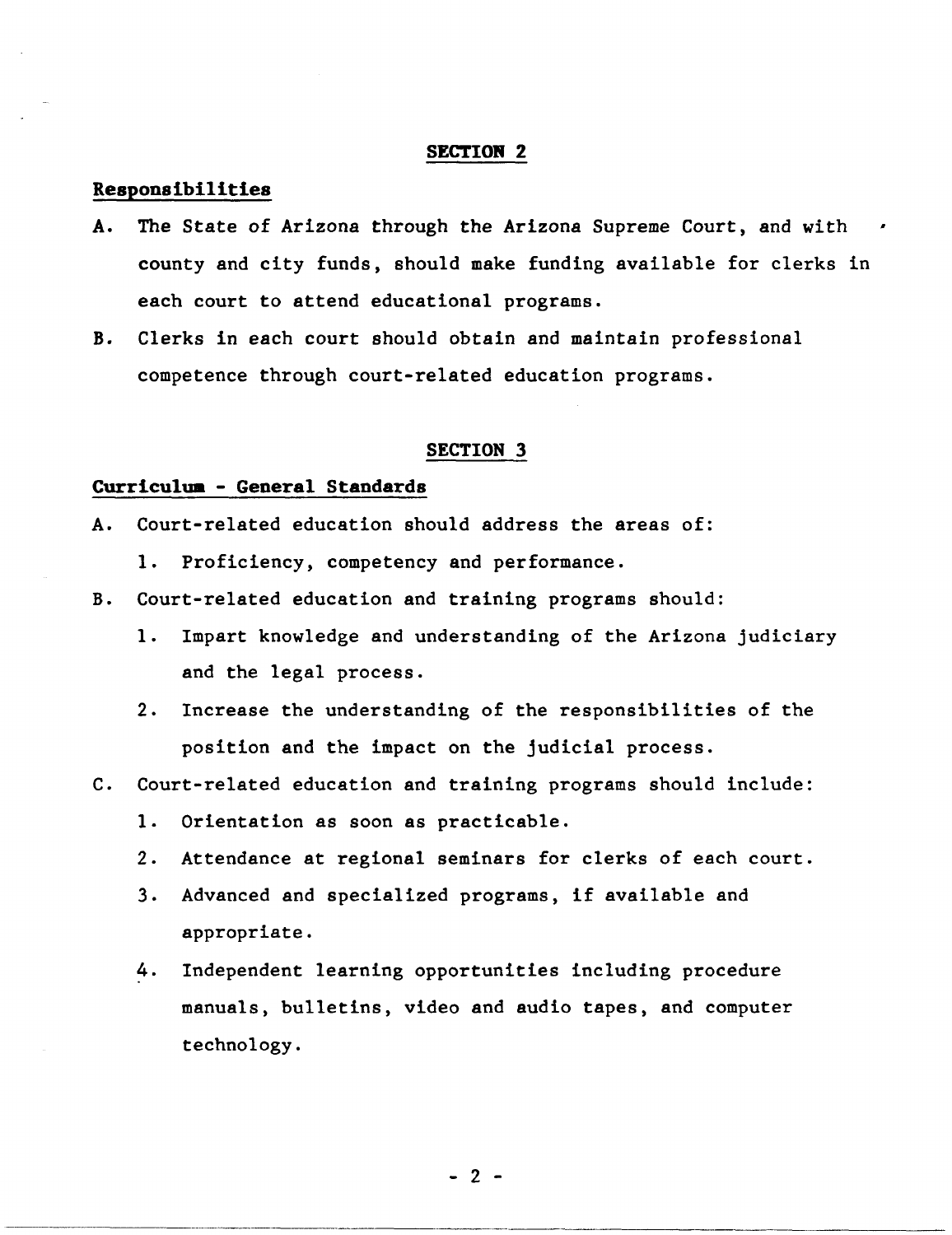COJET The Council on Judicial Education and Training shall approve and recommend such educational programs<sup>2</sup> submitted by judicial, public and private agencies and educational institutions which appear to be appropriate and helpful for clerks in each court.

### **ORIENTATION**

- 1. Orientation for clerks in each court and court support personnel should include:
	- a) Overview of the Arizona judiciary and the structure and function of each court.
	- b) Responsibilities of the office involved and familiarization with court surroundings and procedures.

### **CONTINUING EDUCATION**

- 1. Clerks who are in management positions should determine what positions in their respective office should receive education.
- 2. A minimum of 12 hours training should be required in each calendar year for clerks in each court and other court support personnel may include the following:
	- a) Familiarization with rules, statutes and constitutional provisions applicable to the requirements of each position.

<sup>2</sup> A list of approved educational organizations is maintained and available at the Administrative Office of the Courts. Programs of other organizations may be approved by the Administrative Director of the Courts. If the Director intends to disapprove such a program, he shall first consult with the Council or its chairman.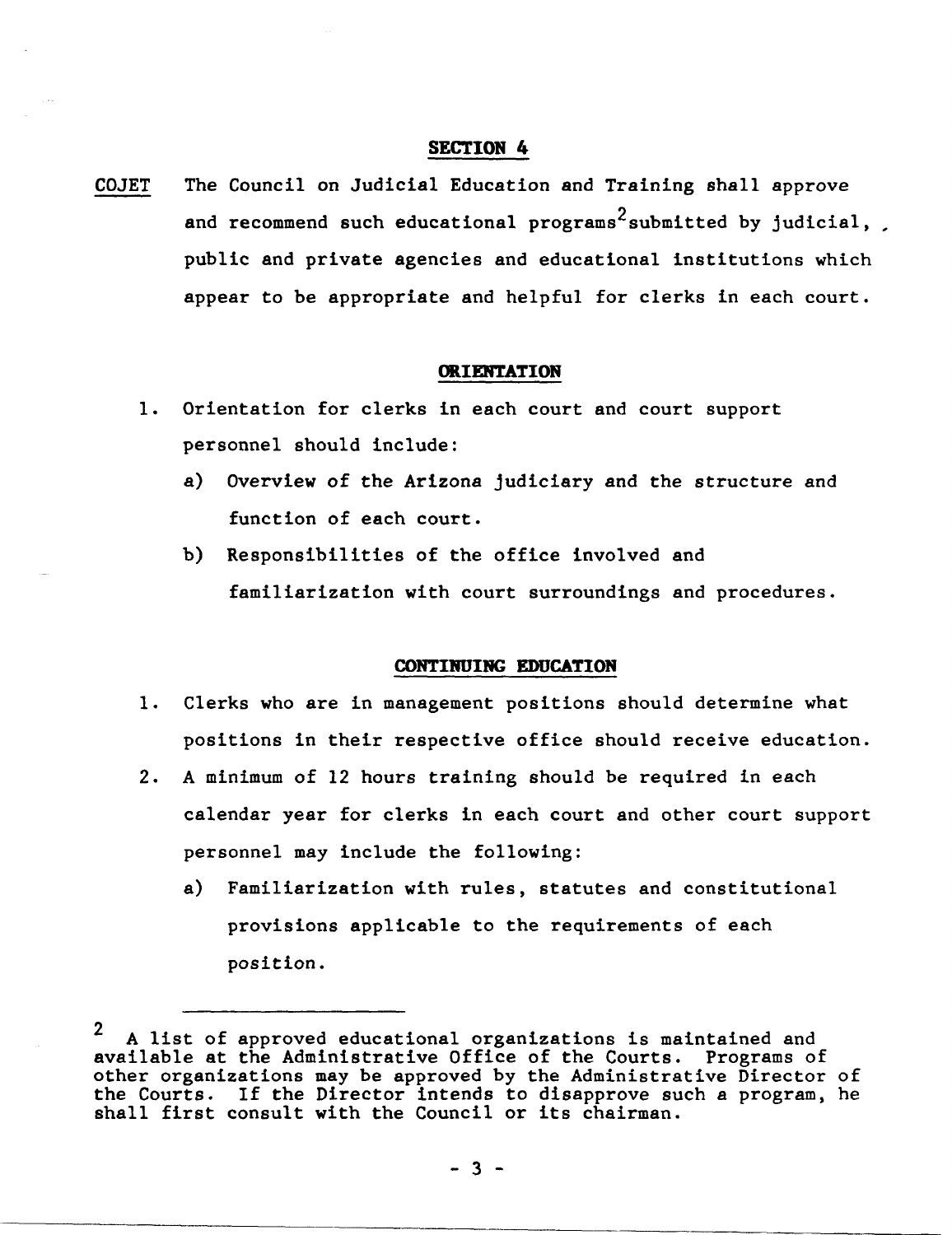- b) Recording and filing procedures and records management.
- c) Courtroom procedures and court clerk training.
- d) Jury management.  $\blacksquare$
- e) Uniformity of forms and procedures at each level of the court system.
- f) How to use the Arizona Revised Statutes.
- g) Financial, personnel and time management.
- h) Public relations.
- 3. Clerks in each court who are in management positions should attend one national or regional conference annually.

### Faculty

- A. The court-related education faculty should consist primarily of judges and members of the legal community, and court support personnel who have expertise in the curriculum, knowledge of adult education principles, and who are capable of preparing and presenting educational material effectively. Authorities from other disciplines should be utilized where their expertise will contribute to the goals of the program.
- B. As resources permit, and to the extent possible, court support personnel should serve as faculty for education programs and should receive instruction in adult education methods and assistance in their preparation.

- 4 -